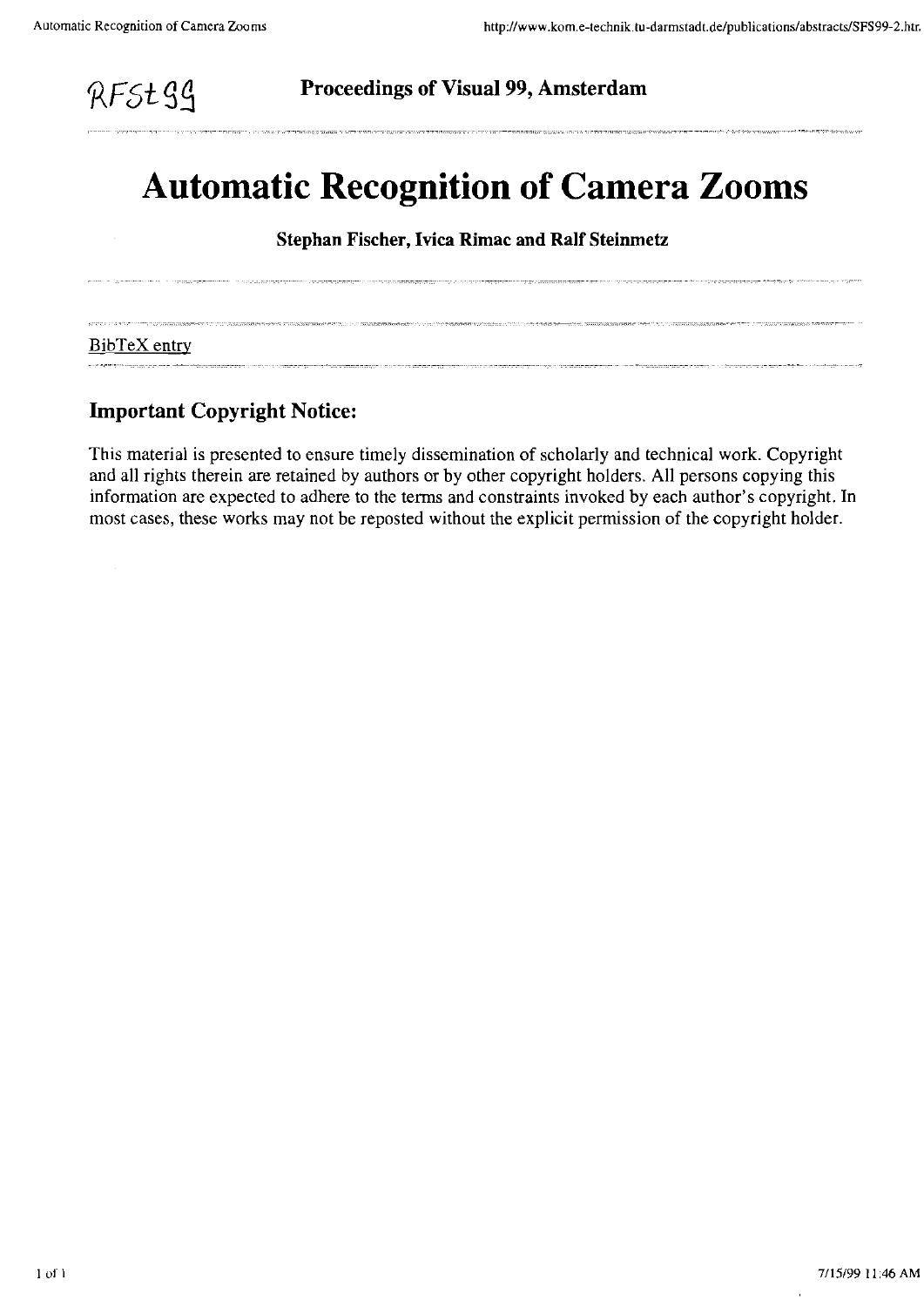# **Automatic Recognition of Camera Zooms**

Stephan Fischer, Ivica Rimac, and Ralf Steinmetz

1 Industrial Process and System Communications Department of Electrical Engineering and Information Technology Technical University of Darmstadt Merckstr. 25 · D-64283 Darmstadt · Germany

Abstract. In this paper we explain how camera zooms in digital video can be recognized automaiically. To achieve this goal we propose a new algorirhm to detect zooms automatically and present experimental data on its performance.

### **1 Introduction**

In this paper we describe a new algorithm to recognize zooms üutomatically. Besides only recognizing thai a Zoom has iaken place ii 1s ofien very useful to compute an exact scaling factor of a frame. We developed a new algorithm which both recognizes zooms and computes a scaling rate. The algorithm can be used to derive semantic features of digital film, such as automatic scene groupings or trailers [Fis97], [BR96]. The paper is structured as follows: Following a review of related work in section 2. In section **3** we propose a new algorithm to recognize cainera zooms. In section **4** we present experimental results we obtained using our algorithm. Section 5 concludes the paper and gives an outlook.

# **2 Related Work**

The recognition of zooms as well as the calculation of Zoom factors has been investigated in the context of self-calibration of cameras in the past. [PKG98] describe a versatile approach which can be used to self-calibrate a camera. The authors specialize the generaI case towards scenarios where the focal length varies. The difference to the work described in this paper is that our algorithm is much simpler and hence faster to compute. The same statement is true for the work described by [HA97] and [FLM92] which. Tse and Bakler describe a global zoom/pan estimation algorithm in [TB91], which requires analysis of a high-density field of motion vectors. Since determining an entire frame of motion vectors with high spatial resolution is a very time consuming process, Zhang et al. [ZGST94] propose the block-matching algorithm for computing the motion vector field. But this method is inherently inaccurate when there is multiple

**This work is supparted in part by Volkswagen-Stiftung, Hannover, Germany**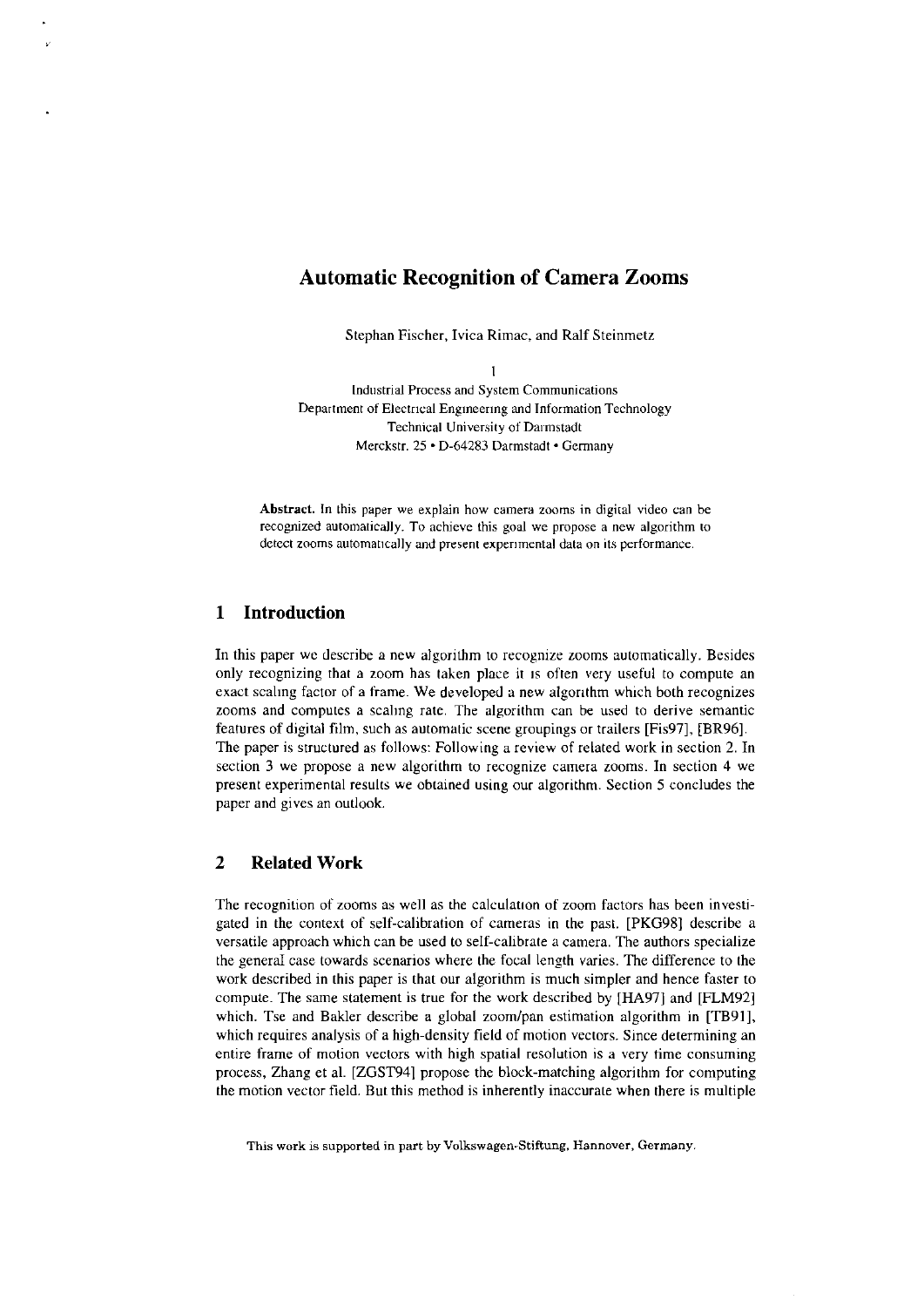motion inside a block. Furthermore, block-matching is particularly problematic during a Zoom sequence because the area covered by the camera angle expands or contracts during a zoom. Finally, the motion of a large object in a camera shot proved to be a major source of error for camera pan detection.

# **3 Zoom Detection**

*A rooni operation* is defined by an enlargement of the content of video frames towards the Center of ihe zoom (zoom-in) or by a reduction (zoom-out). The overall size of the frames remains constant during this operation. **A** zoom-in is shown in Figure **1.** The arrows specify that the image is the result of a zoom-in from an earlier image.



**Fig.** 1. Example of a Zoom operation.

- The *zoomfactor* is the factor by which an image has to be scaled to obtain the nexi image of a video.
- **3.1**

#### **3.2 Zoom Recognition based on Spline Interpolation**

The approach we propose uses splines to recognize the fact that a zoom took place as well as to calculate a zoom factor. It is not our goal to calculate the self-calibration of a camera, however, we merely compute the 70om effect. The principal idea is that in any zoom-in or zoom-out sequence either an image **A** can be found as part of an image B or an image B can be found in an image **A,** if **A** is preceding B in time. The task should therefore be to use a mathematical approach to find an image in another. This can be achieved using the spline interpolation of images.

Spline interpolation serves to interpolate a set of discrete values by a curve or by a surface in order to model a continuous function. To interpolate images a variety of different approaches to spline interpolation are well known, for example cubic polynomial splines, non rational uniform B-splines **(NURBS)** or thin-plate splines.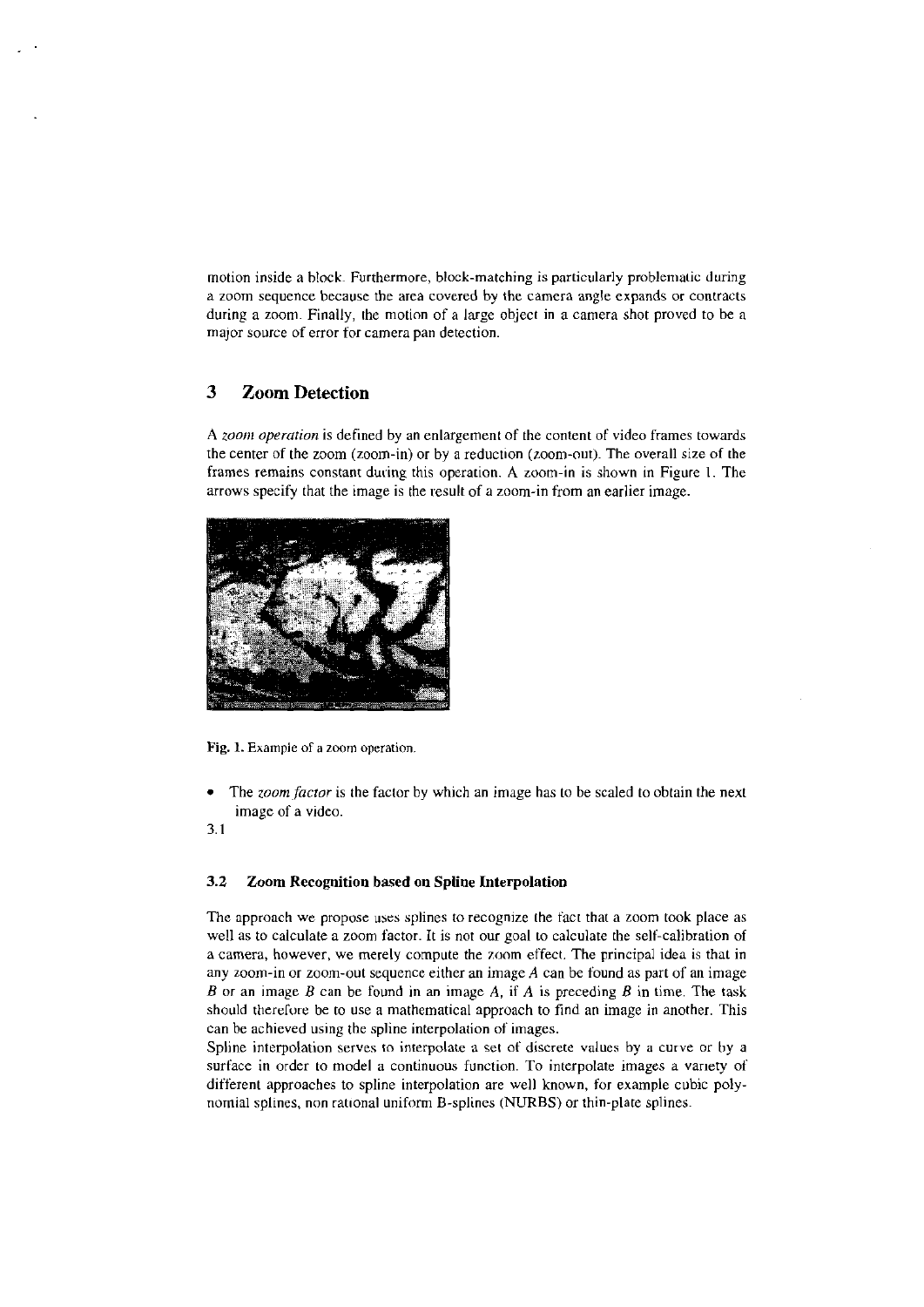In our approach we used natural cubic splines. Two important advantages of the spline approach can be identified: First. no computation of motion vectors is needed. Motion vectors themselves already contain a significant amount of errors caused by camera, digitalization and calculation artifacts also influencing the following zoom recognition process. Secondly **a** precise zoom factor indicating the amount of enlargement or reduction in size of an image can be computed.

The approach we propose is to transform two images  $A$  and  $B$  of a video sequence to a spline representation and then to stretch the spline representing image **A** in order to locare the spline representing image B and vice versa. Both directions have io be applied as it is unknown in advance if a zoom-in or a zoom-out is to be lound and as it is not sure if an image is contained totally in another image. By an adaptation of a variable scaling factor the real zoom factor can be computed.

As the exact mathematical formulation of splines is beyond the scope of this paper we start to explain our method being applied for one-dimensional images thus simplifying the understanding of the underlying processes. We then extend ihe algorithm to twodimensional images.

#### **3.2.1 Zoom Recognition in One-dimensional Images**

In the case of one-dimensional images two airays  $A$  and  $B$  can be used containing values representing the brightness of a specific pixel of an image. Let  $B$  be an image which is the result of a zoom operation and thus some sort of transformation of image A (see Figure **2).** 



**Fig.2.** Zoom operations.

Representing images A and B as splines a spline B can be located in a spline A if image B is a video frame to be presented larer in time than frame **A** (zoom-in operation). In the case of a zoom-out operation **a** search of spline **A** in spIine B will be successful. A zoom-out can thus he recognized searching for image **A** in image B. **A** grear advantage of this representation is that the search can be performed very efficiently as only a limited ser of spline values have to be compared and as the comparison is not bound to values lying on the pixel grid. The algorithm to compute the zoom factor of a pair of images  $A$  and  $B$  is shown in Figure 3.

```
Calculate splines representing images A and B 
Search pattern of spline B in spline A.
```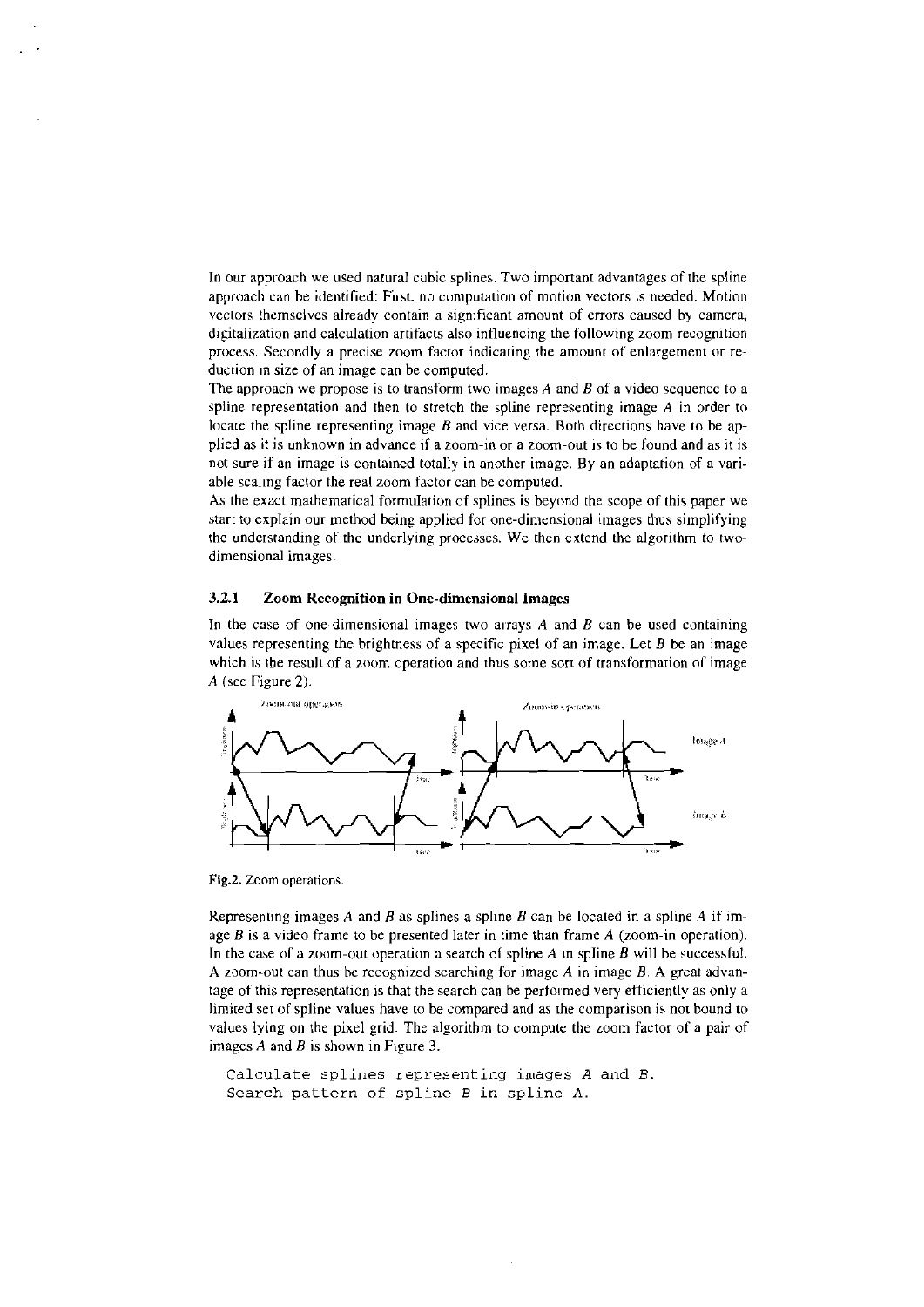```
If pattern can be found then result := zoom-in. 
Else search pattern of spline A in spline B. 
If pattern can be found then result := zoom-out 
Else result := no zoom.
```
**Fig. 3.** Zoom recognition in ID-images

In a first step the splines representing images *A* and B have to be calculated. A very efficient way to compare splines is to use the second derivative of the images which can be computed applying a Laplace-operation. The use of the second derivative guarantees that uniform areas of the images as well as regions of a constant gradient disappear speeding **up** the calculation of the splines as well as the matching process between the images. As the Laplace-operation calculates the second derivative the zero values correspond to the turning points in the images if and only if the first derivative is nonlinear. Searching for turning points to match *A* and *B* the following two condilions are possible: image *A* is contained in image B entirely in a snialler form, or image *A* is only partially contained in image B due to fast camera panning

In the Erst case a potential Zoom factor *Iambda* can he estimated using the following formula:

$$
\lambda = \frac{\overline{H^p_{\pm,2}H^p_{\pm,1}}}{\overline{H^p_{\pm,2}H^p_{\pm,1}}}
$$

where the numerator denominates the turning points (TP) in image *A*. After estimating *lambda* the validity has to be checked by picking x-values randomly and by verifying

 $\text{spins}_A(x) = d \times \text{spins}_B (kx)$ 

where d is the distance by which spline  $A$  has been translated in spline  $B$ . If the verification fails ihe next pair of turning points TP2,2 and TP2,l is used to compare the images. This step is repeated uni11 *A* has heen located in B. It should **be** noted that the matching process is very fast as only those values have to be compared where both splines are equal. As a result a Zoom factor greater than I denotes a zoom-out whilc a value less than **1** denotes a zoom-out.

In the second case a verification can fail if the selected turning point of image *A* is not contained in image  $B$  anymore due to fast camera panning. To solve this problem a new pair of turning points has to be chosen in spline *A* similar to the choice of new points in spline B. This has to be repeated uniil the spline has heen located. In the case where no Zoom has been recognized we assume that no zoom is contained in rhe video.

```
Calculate splines representing images A and B. 
SplineMatch := FALSE, result := undefined 
select first turning point (TP) in A 
while ((SplineMatch == FALSE) AND (turning points in A 
unvisited)) 
    select second turning point in A 
    while ((SplineMatch == FALSE) AND (turning points in
```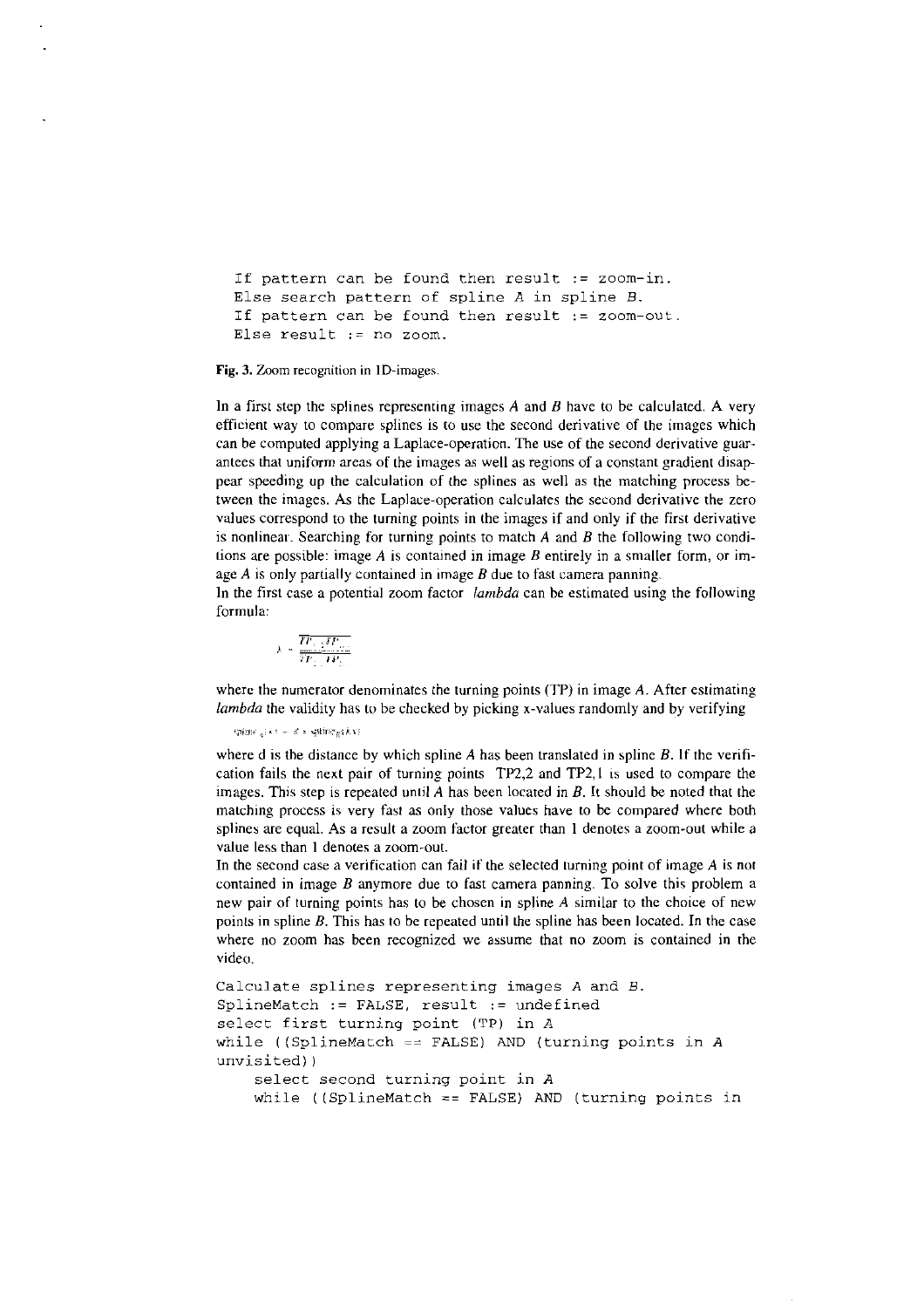```
B unvisited) ) 
        find turning point (TP) in B using zero-
           crossings (second derivative) 
        calculate Zoom factor using second TP and 
          evaluate result by testing spline equality with 
            X- and y-direction 
        if Zoom factor can be calculated 
            SplineMatch := TRUE 
            result := Zoom 
        else select new base TP in B 
    select new base TP in A 
if (result == undefined) 
    result := no zoom.
```
**Fig.** 4. Zoom recognition in ZD-images

#### **3.2.2 Zoom Recognition in Two-dimensional Images**

The spline comparison is much more complex in the two-dimensional case. The search for a spline equality based on rows or columns is hereby a prohlem as rows or columns of image *A* are not only shrunk but also displaced towards the zoom center in image B in case of a zoom-in. Also the target coordinates of the displacement don't have to be integers. To solve this problem we propose the following algorithm which is only applied to one direction (either  $x$  or  $y$ ) while we use the complementary axis to validate the search results (see Figure 4).

The search for turning points by localizing the zeros of the Laplace image cannot be performed by checking the zeros at the whole-numbered values of the spline solely as zeros between those could be missed. To avoid this problem zero crossings have to be examined. In the case of a change of the sign between two values of the second derivative a zero must have occurred between these. Applying this technique also turning points can be localized which are not located on the pixel grid. The algorithm first tries to match rhe images using turning points on the horizontal axis. In case of a failure the y-direction is examined. To speed up the algorithm we start the localization process in image  $B$  with x- or y-values corresponding to those of the turning point in image A and extend the search radius as the algorithm continues its execution.

# **4 Experimental Results**

We tested the spline algorithm with synthetical as well as with real image sequences. The performance has been defined as the amount of recognized Zooms in relaiion to the length of the sequence. Our experimental data contained sequences without camera panning and zooms but with object movement (control instance), sequences containing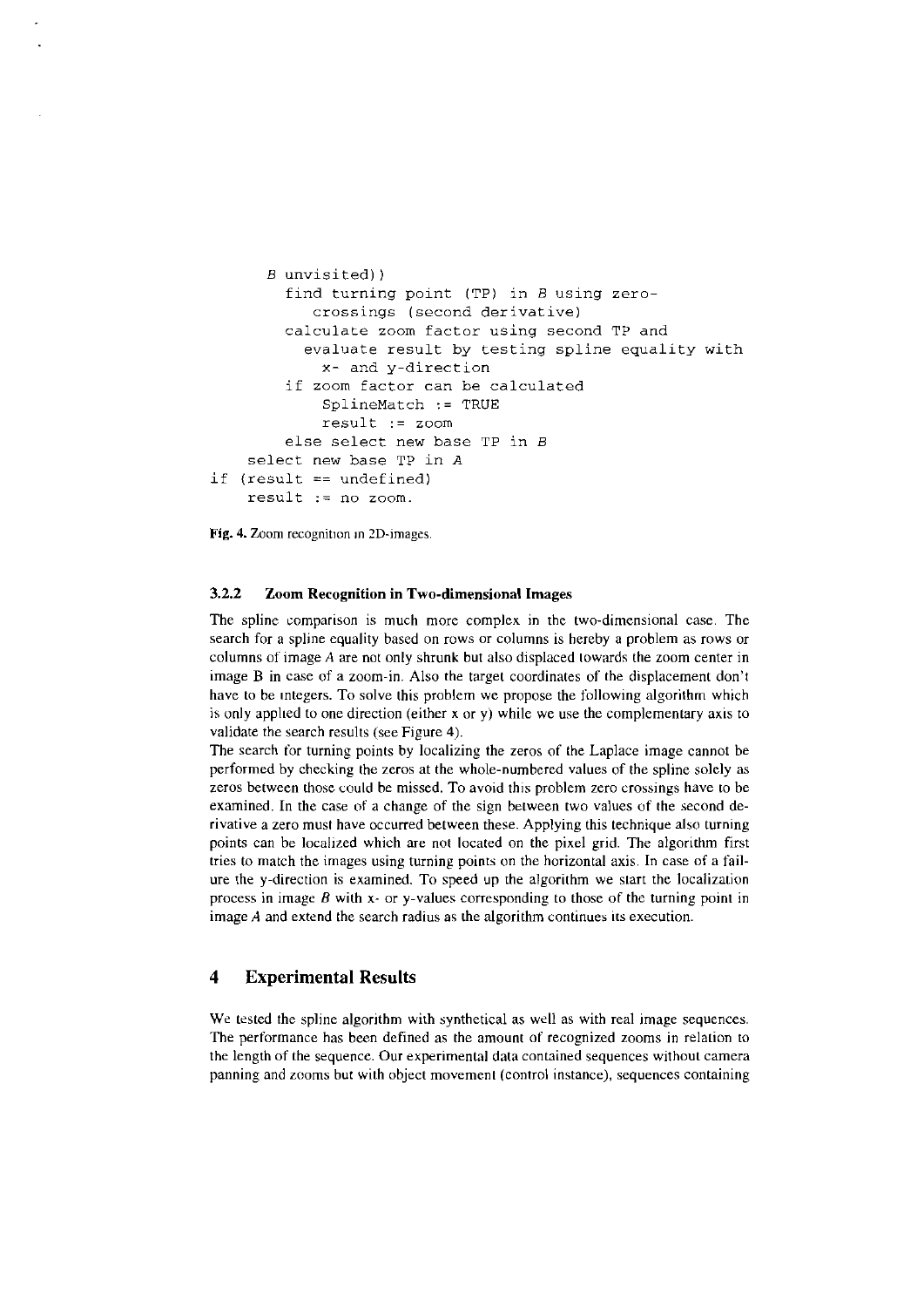zooms solely, sequences with zoom and camera panning and sequences with zooms, camera panning and object movement.

We also tested the robustness of the algorithm by creating an artificial noise of variable strength in the source images. Video images very often include a specific amount of noise caused by camera and compression errors.

In a first set of experiments we examined the performance of the algorithm applied to one-dimensional synthetic image sequences. The results are listed in Table 1.

|  |  | Tab. 1. 1D zoom detection                                                                                     |
|--|--|---------------------------------------------------------------------------------------------------------------|
|  |  | 0) 404-0040 (2004) and the concern of the form results and with the restriction of a statement of the concern |

| Experiment                              | Zoom recognized False positive |       |  |
|-----------------------------------------|--------------------------------|-------|--|
|                                         | [%                             | %`    |  |
| Sequences without camera operations     |                                |       |  |
| Sequences with zoom only                | 100                            |       |  |
| Sequences with zoom and camera panning  | 100                            |       |  |
| Sequences with zoom, camera panning and | 84.79                          | 11.93 |  |
| strong object motion                    |                                |       |  |



Fig. 5. 1D-zoom recognition in the presence of Fig. 6. Generation of synthetical images noise

It is not surprising that a Zoom cannot be recognized in ihe presence of strong object movement anymore. Experiments have shown that moving objects which are larger than 23 percent of the size of the total iinage cause a distortion which makes a Zoom recognition impossible. This result was obtained generating synthetical image sequences containing moving objects and increasing their size step by step.

Surprisingly, the size of the zoom factor does not influence the recognition rate at all. We identified slow Zooms as welI as fast zooms with an equal success. Figure *5* shows the impact of noise with respect to the experimental results. These experiments were conducted using sequences containing zooms and camera panning. It is not surprising that **a** significant amount of noise lowers the performance of the algorithm. A similar behavior can be observed applying the algorithm to two-dimensional images. The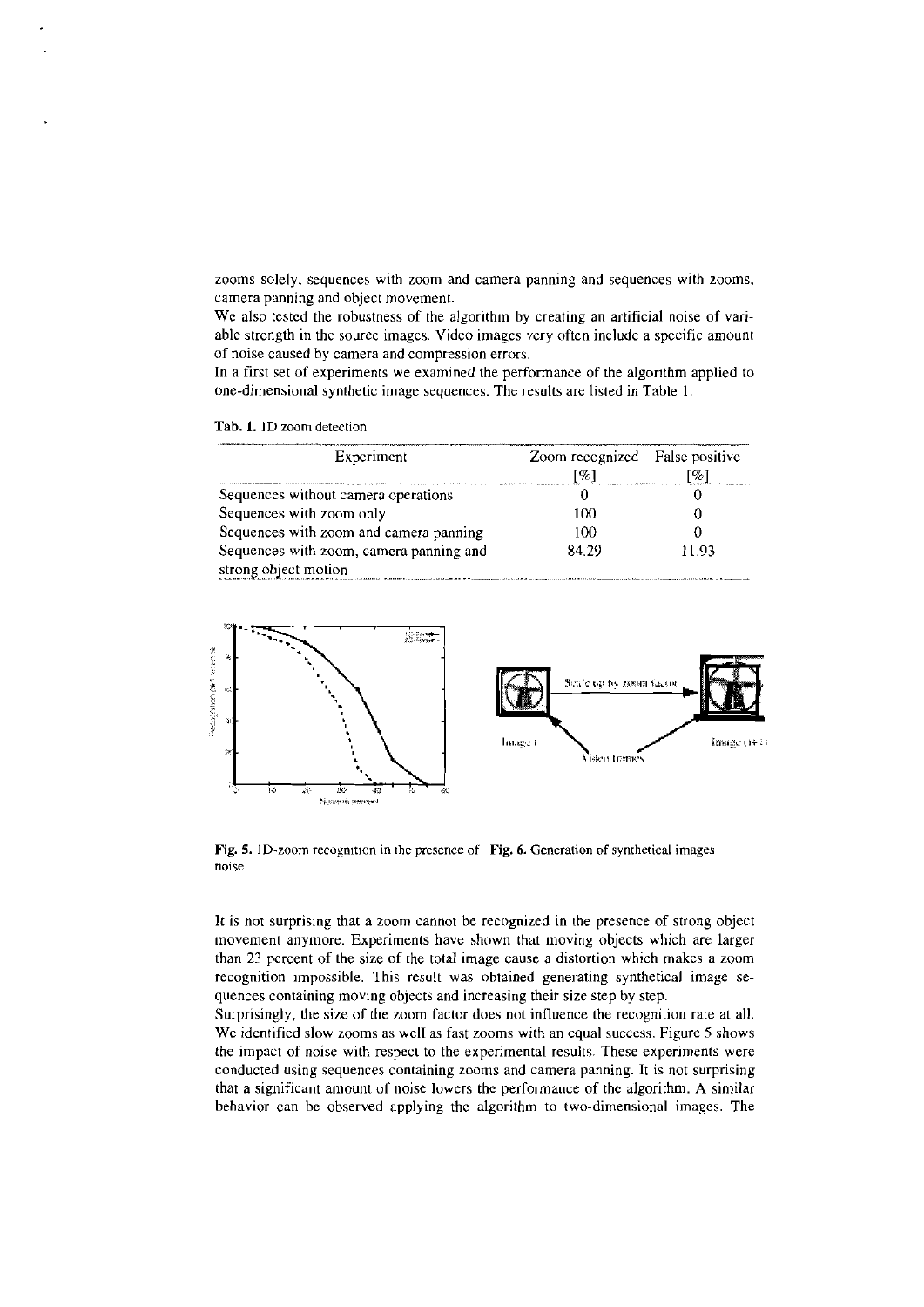results are slightly worse and can be explained with the efficiency of the localization which only approximates the exact location of the spline. The results for the zoom detection using 2D-images are shown in Table 2.<br> **Tab. 2.** Results of 2D-zoom recognition<br>
Experiment **P-2000** Recognized False positive

|  |  |  |  |  | Tab. 2. Results of 2D-zoom recognition |
|--|--|--|--|--|----------------------------------------|
|--|--|--|--|--|----------------------------------------|

| Experiment                                      | Zoom recognized False positive<br>$\mathcal{G}_0$ |       |
|-------------------------------------------------|---------------------------------------------------|-------|
| Sequences without camera operations with object | 2.19                                              |       |
| movement                                        |                                                   |       |
| Sequences with zoom only                        | 98.03                                             |       |
| Sequences with zoom and camera panning          | 94.77                                             | 3.11  |
| Sequences with zoom, camera panning and         | 82.97                                             | 15.33 |
| strong object motion                            |                                                   |       |

We tested the performance of the spline algorithm with 50 videos consisting of  $1000$ frames each. Concerning the synthetical videos we adjusied the value of the Zoom factor according to the function resulting in zoom factors traversing the interval [0; 2a] periodically. Adjusting  $a$  and  $t$  we were able to create different zoom variations within the synthetical sequence. For a zoom-in we constructed the synthetical images in such a way that we scaled up an image  $i$  by the zoom factor and cut out the edge regions in order to obtain the new image  $(i+1)$  equal in size to image *i* (see Figure 6). As all of our experimental sequences started with a zoom-in we buffered the images of the zoom-in and played them in reverse order to obtain the respective zoom-out. This way we were ahle to produce sequences consisting of periodic zoom-ins and zoomouts. The Zoom factor can be adjusted varying the argument of the sine function thus creating slower or faster zooms. The scaling of ihe synthetical zooms can furthermore be adjusted using the parameter *a*. The mean experimental values we measured with the synthetical clips and with the real-world clips are shown in Table 2. A result of the experiments is that errors occurring during the Zoom recognition process are mainly due to noise included in the images. This can in particular be shown applying some sort of smoothing. for example a Gaussian filter before calculating the splines. The efficiency can then he further improved. It turns out thai a zoom recognition using splines outperiorms the analysis of motion vector fields (hoth optical tlow and MPEG vectors). Errors caused hy noise in the original images and by objeci motion lower the performance of the algorithm. Considering ohject rnotion however it should **be** possible to find regions in an image where the distortion caused by the moving ohject is rather small. These areas can then be used to increase the performance of ihe algorithm.

# **5 Conclusions and Outlook**

In this paper we propose a new method to recognize zooms auromatically which also calculates a precise scaling factor between successive frames of a video sequence.